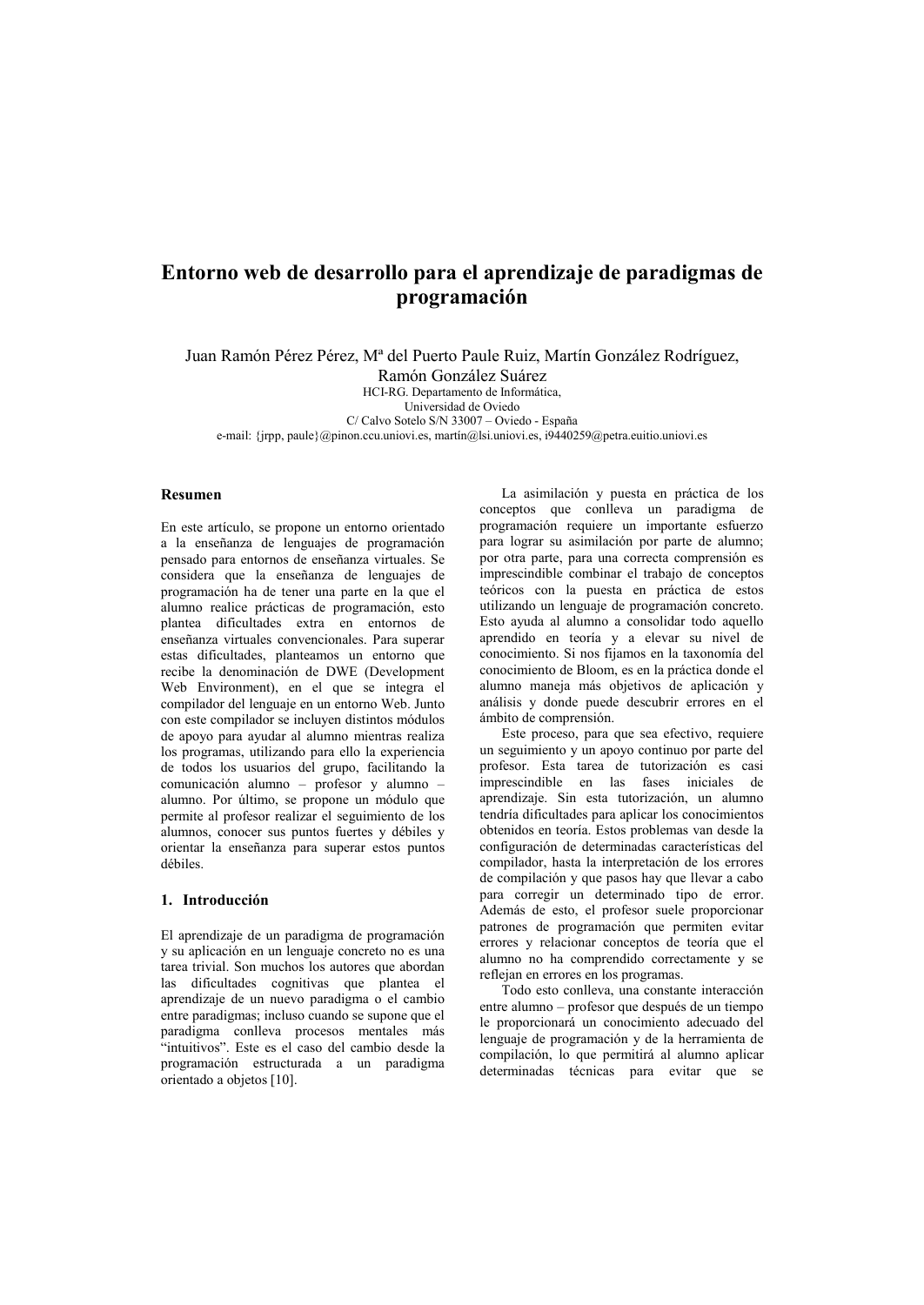#### Programación, algoritmos y estructuras de datos

produzcan errores y para solucionarlos si se producen. En entornos de enseñanza presencial, esta interacción se produce de forma más o menos fluida. Incluso habría que tener en cuenta el factor de la comunicación alumno - alumno.

Este modelo de enseñanza de la programación es difícilmente transferible a los entornos de enseñanza virtual convencionales. Por definición. en estos entornos el alumno sólo puede establecer cauces de comunicación alumno - profesor y alumno - alumno a través del propio entorno. Normalmente estos entornos disponen de herramientas más o menos específicas; pero que se basan en el correo electrónico. los grupos de discusión y chats; con estos medios el alumno tiene dificultades para transmitir los problemas de programación con los que se encuentra y, por tanto, también será más difícil para el profesor avudarle a resolveros.

# 2. Herramientas y problemas para la enseñanza virtual

Actualmente existe una gran proliferación de entornos de enseñanza virtual que utilizan Internet como medio para transmitir los contenidos de una determinada asignatura complementando la exposición teórica con ejercicios que suelen ser del tipo de preguntas de respuesta cerrada.

Existen en la actualidad varias herramientas que permiten la construcción y la impartición de este tipo de cursos [4]. En concreto, nuestra universidad esta utilizando WebCT [3] para el desarrollo de este tipo de cursos dentro de un proyecto denominado AulaNet [2] dentro un campus virtual integrado por las universidades del grupo G7.

Estos entornos permiten al alumno navegar, siguiendo ciertas pautas, a través de los temas teóricos, hacer evaluaciones del alumno y ofrecen herramientas que permiten la comunicación entre alumno y profesor o entre varios alumnos basadas en el correo electrónico, los chats o los grupos de discusión.

Estos entornos no son suficientes cuando se están realizando prácticas de lenguajes de programación. Al alumno le resulta difícil expresar las dificultades que tiene con un fragmento de código; muchas veces los alumnos se refieren al error; pero el profesor no tiene el contexto en el que se produce para poder dar una respuesta; con frecuencia los alumnos incluven el propio fragmento de código en el mensaje, y el profesor, para poder responder, tiene que examinar el fragmento detenidamente o incluso compilarlo, lo cual no siempre es posible. Esto también provoca una pérdida de tiempo. Todo esto conlleva ambiguedades y falta de precisión que dificultan la solución de problemas.

En la actualidad hay herramientas que permiten la corrección automática de prácticas de programación [5,6] que permiten ahorrar tiempo al profesor a la hora de evaluar los conocimientos del alumno e incluso hay planteamientos [9] para que estas herramientas puedan dar información al alumno del tipo de errores que comete y que conceptos tiene que repasar para no cometerlos; pero no existen herramientas que permitan asesorar al alumno mientras está realizando las prácticas de programación y antes de que el alumno obtenga el resultado final de la evaluación

Lo que planteamos en este artículo es un entorno de desarrollo basado en Internet para la enseñanza virtual del paradigma orientado a objetos utilizando el lenguaje Java, que denominamos DWE (Development  $\hat{\mathbf{W}}$ oh Environment). Este entorno se realiza en relación con el proyecto IDEFIX (Integrated Development Environment based on Internet and eXtensible technologies)  $[1,7,8]$ .

## 3. Descripción del entorno

DWE utiliza una interfaz web, por tanto el alumno sólo necesita un navegador para acceder a la aplicación, y no deberá instalar nada en su equipo local. Esta característica proporciona dos importantes ventajas que son imprescindibles para integrarse en un entorno virtual de enseñanza en el que el mantenimiento y la configuración son siempre a distancia y, por tanto, costosa de realizar. La primera ventaja es que tendremos un mantenimiento centralizado de la aplicación, cuando se modifica cualquier componente de la aplicación sólo es necesario modificarlo en el servidor y no es necesario modificar nada en el ordenador del usuario final. Como segunda ventaja, el usuario final no tiene que realizar ningún proceso de instalación local del sistema, evitando posibles problemas de compatibilidad y / o configuración del ordenador del usuario final.

## 466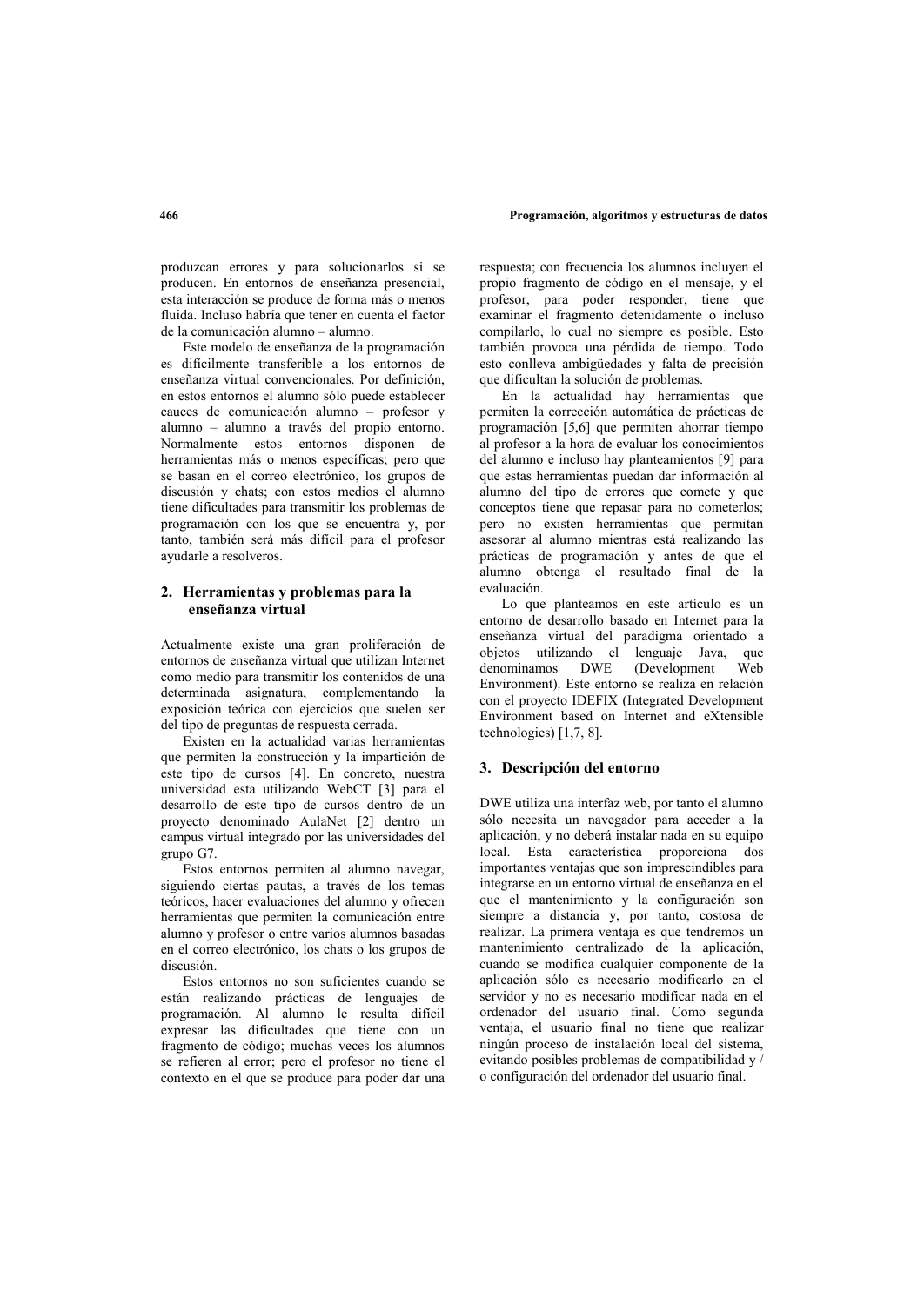#### IX Jornadas de Enseñanza Universitaria de la Informática

Para poder utilizar esta aplicación el alumno debe estar registrado previamente y debe introducir su nombre de usuario en el sistema y su contraseña. Esto permite a la aplicación identificar al usuario y monitorizar las operaciones que realiza sobre el sistema.

La interfaz de usuario, en el desarrollo actual de la aplicación, es una interfaz general para todos los usuarios pero podría personalizarse fácilmente para cada uno de los usuarios mediante un módulo de configuración.

DWE permite a los usuarios escribir, compilar y corregir errores de sus programas escritos en java. Para ello, como se puede ver en la figura 1, la interfaz de compilación del entorno dispone de una barra de botones desde donde se acceden a las principales funciones del gestor de ficheros con el que el cada usuario podrá introducir, desde su máquina local, nuevos ficheros fuente para compilar y, descargar otros de su directorio privado en el servidor, además de poder crear

nuevos ficheros. El entorno también dispone de un área de edición de código.

Cuando el usuario compila un fichero, el sistema captura los errores que se producen, informa al usuario de los errores de su programa y guarda la información sobre los errores en una base de datos.

## 4. Implementación del entorno

DWE está basado en tecnologías Java del servidor: servlets y JSP. Como se dijo anteriormente, es un requisito básico el no tener que instalar nada en los ordenadores de los usuarios finales; además con tecnologías Java se puede utilizar tanto servidores con sistema operativo UNIX como servidores con sistema operativo Windows e incluso combinar los dos tipos, lo cual da una flexibilidad extra al sistema respecto a la infraestructura del sistema.



Figura 1. Interfaz del entorno DWE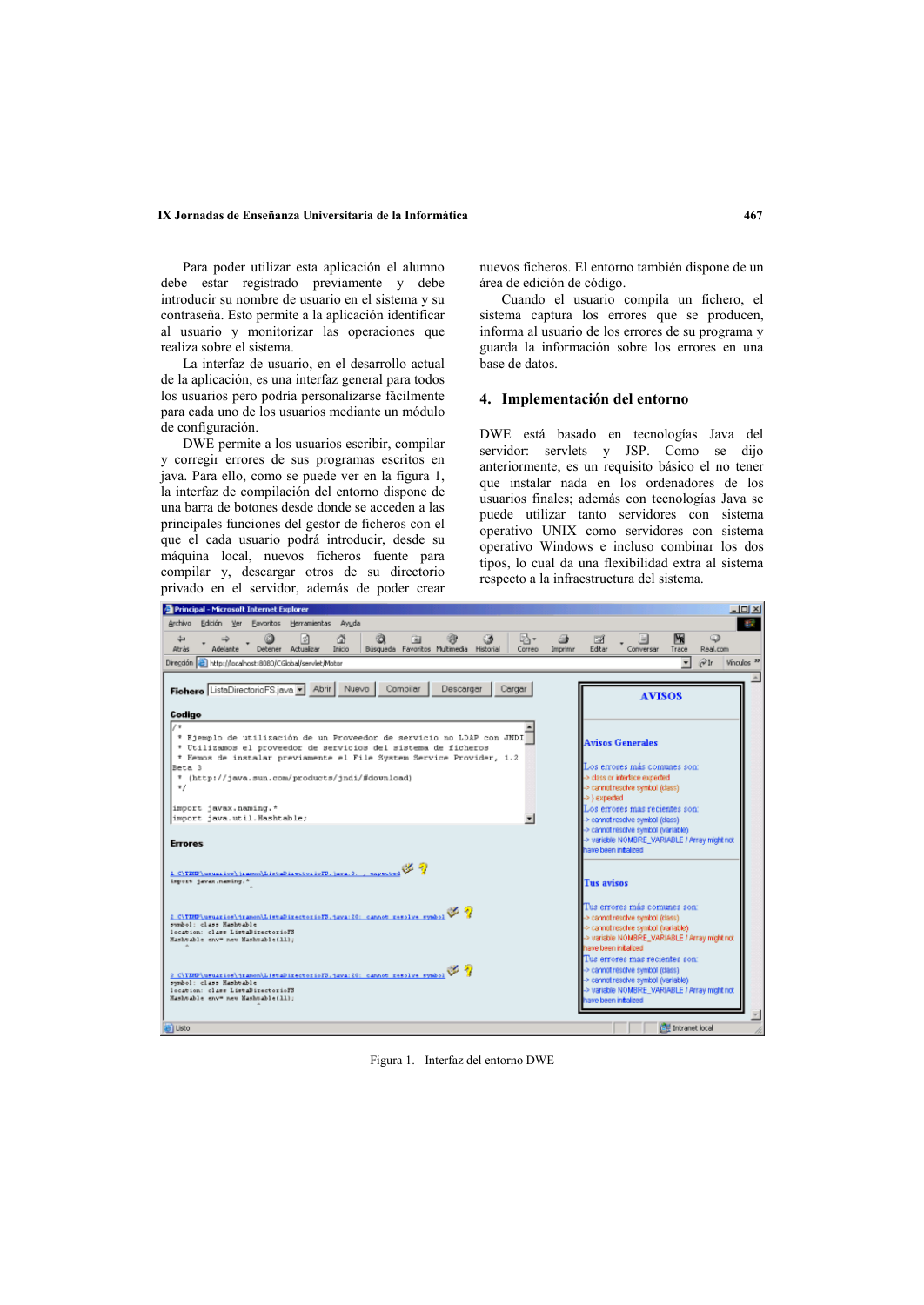#### Programación, algoritmos y estructuras de datos

Se trata de una combinación de páginas JSP, servlets y JavaBeans que separa la presentación de los demás módulos siguiendo el patrón Modelo Vista Controlador.

Un servlet se encarga de identificar y autenticar al usuario y crear una sesión que permite a la aplicación hacer un seguimiento de todas las acciones que lleva a cabo este usuario.

El servlet controlador se encarga de identificar el evento que genera el usuario al pulsar uno de los botones de opciones e invocar al JavaBean correspondiente que es que realiza la acción. Uno de estos JavaBeans se encargará de la gestión de la compilación y la captura de los errores. Además, existen clases asociadas a este JavaBean que almacenan estos errores en la base de datos utilizando la API JDBC de Java.

# 5. Arquitectura de DWE

DWE está formado por distintos módulos funcionales especializados (figura 2).



Figura 2. Módulos que constituyen DWE

Mód. Gestión de ficheros, se encarga de gestionar ficheros fuente y compilados, su organización jerárquica y posibilita el intercambio entre el servidor y el ordenador local del usuario.

Mód. Gestión de compilación, gestiona la llamada al compilador con las opciones adecuadas pasando los ficheros fuente para realizar la compilación.

Mód. Procesamiento de errores, recoge la salida del compilador, comprueba si hay errores y si los hay los almacena en la base de datos, los clasifica  $\overline{\mathbf{v}}$ actualiza  $\log$ contadores correspondientes.

Gestión de avuda, es el módulo encargado de proporcionar avuda al usuario ante los errores. Esto módulo también se encarga de construir la ayuda con las aportaciones de profesores y alumnos.

Generación de avisos, este módulo se encarga de generar avisos para el usuario, a partir de la información almacenada en la base de datos, que le indica cuales son sus errores más frecuentes y los últimos que ha cometido.

Seguimiento del alumno, permite a los profesores de la asignatura hacer un seguimiento de los alumnos y de grupos de alumnos, que acciones han realizado los usuarios, cuantas compilaciones han hecho, los errores más frecuentes de un alumno o un grupo de alumnos, etc

Módulo Interfaz, valida e identifica a los usuarios y les permite interactuar con los distintos módulos

## 5.1. Análisis de los tipos de errores

En primer lugar, el módulo de gestión de errores debe clasificar los errores en su tipo correspondiente, cada tipo tiene una información asociada que puede ser distinta para distintos tipos. Supongamos que al compilar un fichero llamado HolaMundo.java javac genere el siguiente error:

```
HolaMundo.java:7:cannot
                            resolve
symbol
symbol
        : class Usuario
location: class HolaMundo
Usuario user = new Usuario ();
```
Y ahora supongamos que otro usuario compila un fichero llamado Helloword.java y se genera el siguiente error:

```
Helloword.java:8:cannot
                           resolve
symbol
symbol
        : class Admin
location: class Helloword
                  Admin ();
Admin ad = new
```
En este ejemplo se ve claramente que se trata del mismo tipo de error, tiene el mismo tipo de información con distintos valores. Para clasificar cada error concreto en un tipo, el módulo de procesamiento de errores se apoya en el conjunto

#### 468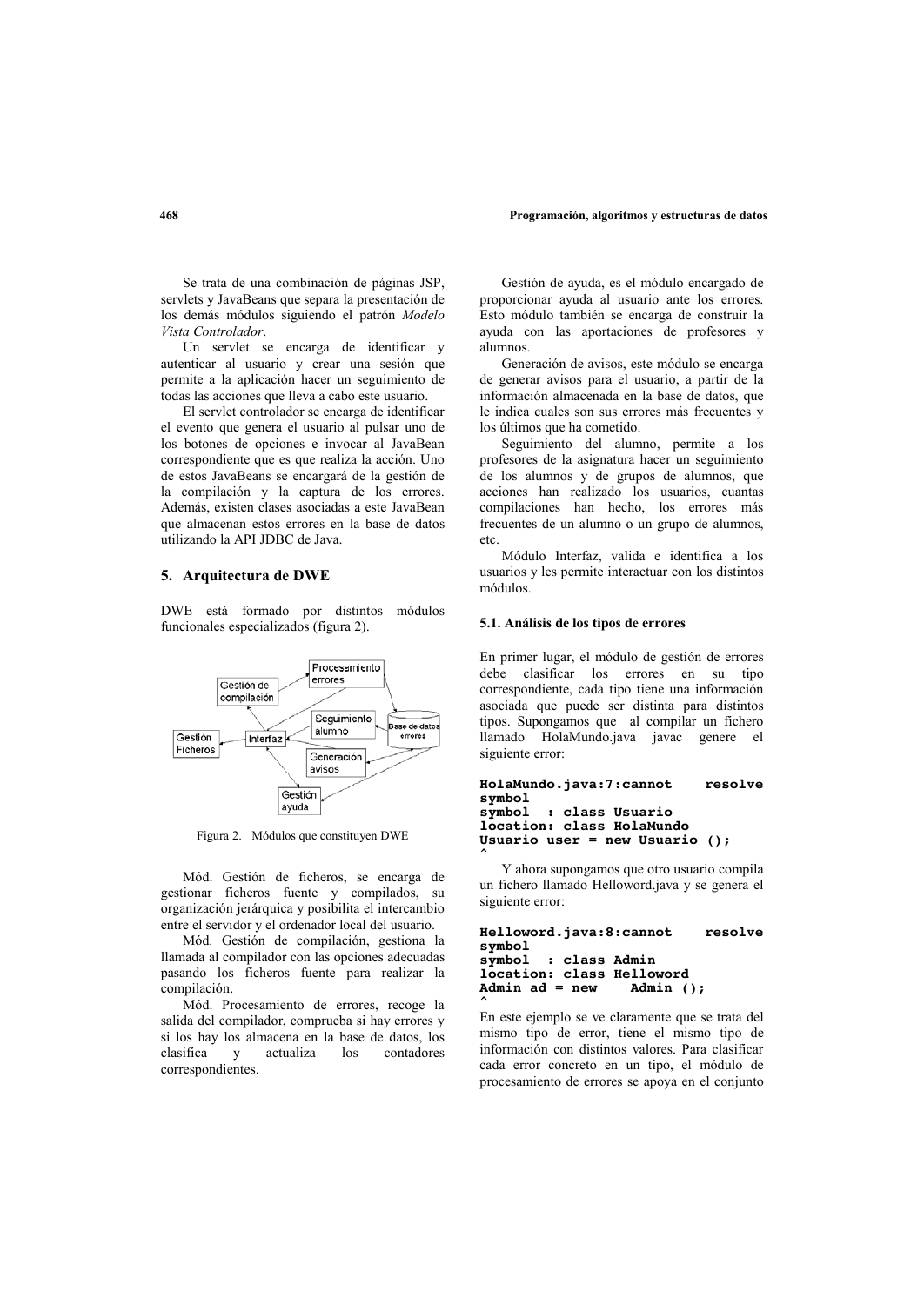## IX Jornadas de Enseñanza Universitaria de la Informática

de palabras comunes a todos los errores de ese tipo, esto es lo que llamamos patrón del error. En este caso, por ejemplo, el patrón del error es, en la primera línea: "cannot resolve symbol" y en la segunda línea: "class". En la base de datos de la aplicación, se han definido patrones para distintos tipos de errores, de manera que ante cada error de compilación se realiza una búsqueda para descubrir que patrón cumple, cuando se encuentra una coincidencia se puede clasificar el error dentro de ese tipo y almacenarlo para su posterior uso en la generación de estadísticas y avisos que sirvan de ayuda al usuario.

Por otra parte, diferentes tipos de errores no sólo tienen un patrón diferente, sino que la información asociada que proporcionan sigue diferentes formatos. Se ha realizado una recopilación de los distintos tipos de errores de compilación java que se pueden producir con el fin de conocer y almacenar el formato de los mismos, para que el módulo de gestión de errores pueda extraer de forma automática los datos que se quieren almacenar en la base de datos.

## 5.2. Entorno colaborativo de avuda a los errores

El módulo de gestión de avuda además de mostrar al usuario los errores de compilación que se produzcan, clasifica los errores, como se ha visto en el apartado anterior y almacena una serie de datos relacionados con los errores generados en la compilación de los ficheros. Se pretende que el sistema pueda proporcionar la información que tendría un usuario avanzado para solucionar el error y que en un entorno presencial podría proporcionar el profesor

Así, cada tipo de error tendrá asociada información de posibles causas y acciones que debe tomar el alumno para corregirlo. Esta información puede ser creada inicialmente por el profesor; pero además el alumno puede añadir sus propios comentarios sobre el error: causas que producen el error, cómo puede solucionarse,... esta información completa y complementa a la creada inicialmente por el profesor. Cuando aparezca un error de un tipo determinado, el alumno podrá ver la información proporcionada por el profesor y la que él mismo a anotado anteriormente.

Queremos seguir desarrollando este módulo para que todos los usuarios pudieran ver las anotaciones de cualquier otro usuario y que hubiera un sistema para seleccionar los comentarios más "valiosos", los que a otros usuarios les han parecido más eficaces para comprender y solucionar el error. De esta forma estaríamos aprovechando la experiencia de determinados usuarios para los demás usuarios con lo que el aprendizaje debería ser más rápido.

## 5.3. Gestión de avisos y seguimiento

Se pretende que el sistema sea preventivo, es decir, que no sólo ayude a la corrección de errores en un programa ya realizado, sino que permita al usuario, mientras esté escribiendo el código, darse cuenta de cuales son los errores más frecuentes para no volver a cometerlos

Para realizar esto, el sistema almacena en la base de datos contadores de los distintos tipos de errores y el momento en el que se generó el último, de esta forma puede obtener los errores que el usuario comete con mayor frecuencia y los últimos errores que ha cometido. Con esta información, el sistema muestra una serie de avisos personalizados mientras el usuario está escribiendo el código (figura 3).

Además, el sistema aprovecha la trayectoria de todo el grupo de usuarios que está utilizando el sistema, analiza el conjunto de todos errores del sistema y proporciona al usuario avisos sobre los errores más recientes y más frecuentes globalmente para todos los usuarios.

## 5.4. Base de datos de errores

La aplicación almacena toda la información sobre los errores en una base de datos relacional. Una de las tablas almacena los datos de cada uno de los errores de compilación que se producen. Los datos que se introducen en los campos de esta tabla se obtienen de la salida producida por el javac al compilar un fichero. En primer lugar, se clasifica el error en uno de los tipos mediante la búsqueda del patrón correspondiente y se separa en tokens siguiendo el formato correspondiente al tipo de error. Además, una vez clasificado el error, existen tablas en las que se contabilizan los errores de cada tipo por cada usuario y a nivel de todo el grupo y se guardan los errores más recientes también para estas dos categorías.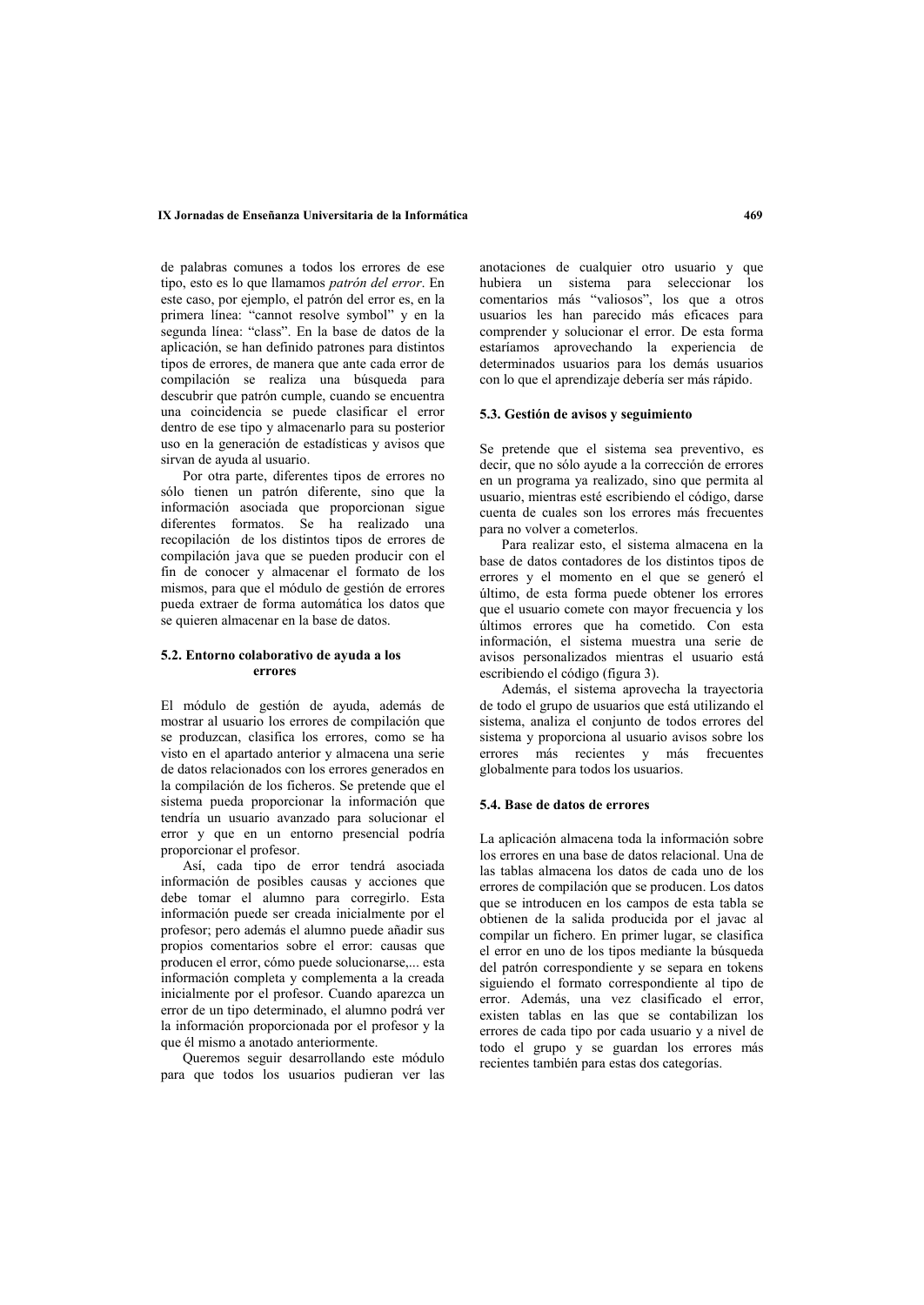#### Programación, algoritmos y estructuras de datos



## Figura 3. Avisos sobre los errores

Por otra parte para realizar el proceso de clasificación tenemos una tabla que contiene el patrón y el formato de cada tipo de error.

Por último, la base de datos tiene una tabla en la que recoge la información de ayuda que aportan los profesores y los alumnos sobre cada uno de los tipos de errores.

# 6. Conclusiones

Se ha diseñado e implementado un entorno para la enseñanza de lenguajes de programación que aporta varias novedades sobre otros entornos va existentes:

- Compilador integrado en un entorno web, lo que evita la instalación y configuración por parte del usuario del entorno y permite la centralización del mantenimiento.
- Aportación de ayuda al usuario mientras está escribiendo código, no sólo cuando surgen errores. Mediante el módulo de gestión de avisos que obtiene métricas de frecuencia y últimos errores, tanto para el propio usuario como para el grupo en global. Esto ayuda a prevenir la aparición de nuevos errores.
- El usuario puede aprovechar la experiencia de otros en la solución de errores mediante el módulo de gestión de ayuda, que utiliza métodos de trabajo colaborativo para recoger información de todos los usuarios.
- El profesor puede hacer un seguimiento de los alumnos individualmente consultando los errores que comete el alumno. También puede obtener información de los errores que comete todo el grupo con mayor frecuencia y reforzar la explicación de los temas relacionados con los conceptos que están fallando, para evitar esos errores.

Actualmente se ha realizado una primera implementación del entorno y se han hecho pruebas de uso con un reducido grupo de alumnos. Se está planificando la implantación de este entorno para la realización de prácticas en asignaturas presenciales y con la experiencia adquirida implantarlo en un entorno de enseñanza virtual

## **Referencias**

- [1] Integrated Development Environment based on Internet and eXtensible technologies: **IDEFIX** Proyect. http://www.di.uniovi.es/aplt/idefix , 2002.
- [2] Página de inicio del proyecto Aulanet http://aulanet.uniovi.es/, 2002.
- [3] Página de inicio de la herramienta WebCT. http://www.webct.com, 2002.
- [4] Clear, T., Haataja, A., Meyer, J., Suhonen, J., and Varden, S. A. Dimensions of distance learning for computer science education. SIGCSE Bulletin 33, 2 (2001). ITiCSE 2000 Working Group Reports.
- [5] Dawson-Howe, K.M. Automatic submission of programming assignments. SIGCSE Bulletin 27, 4 (1995) 51-53.

# $470$